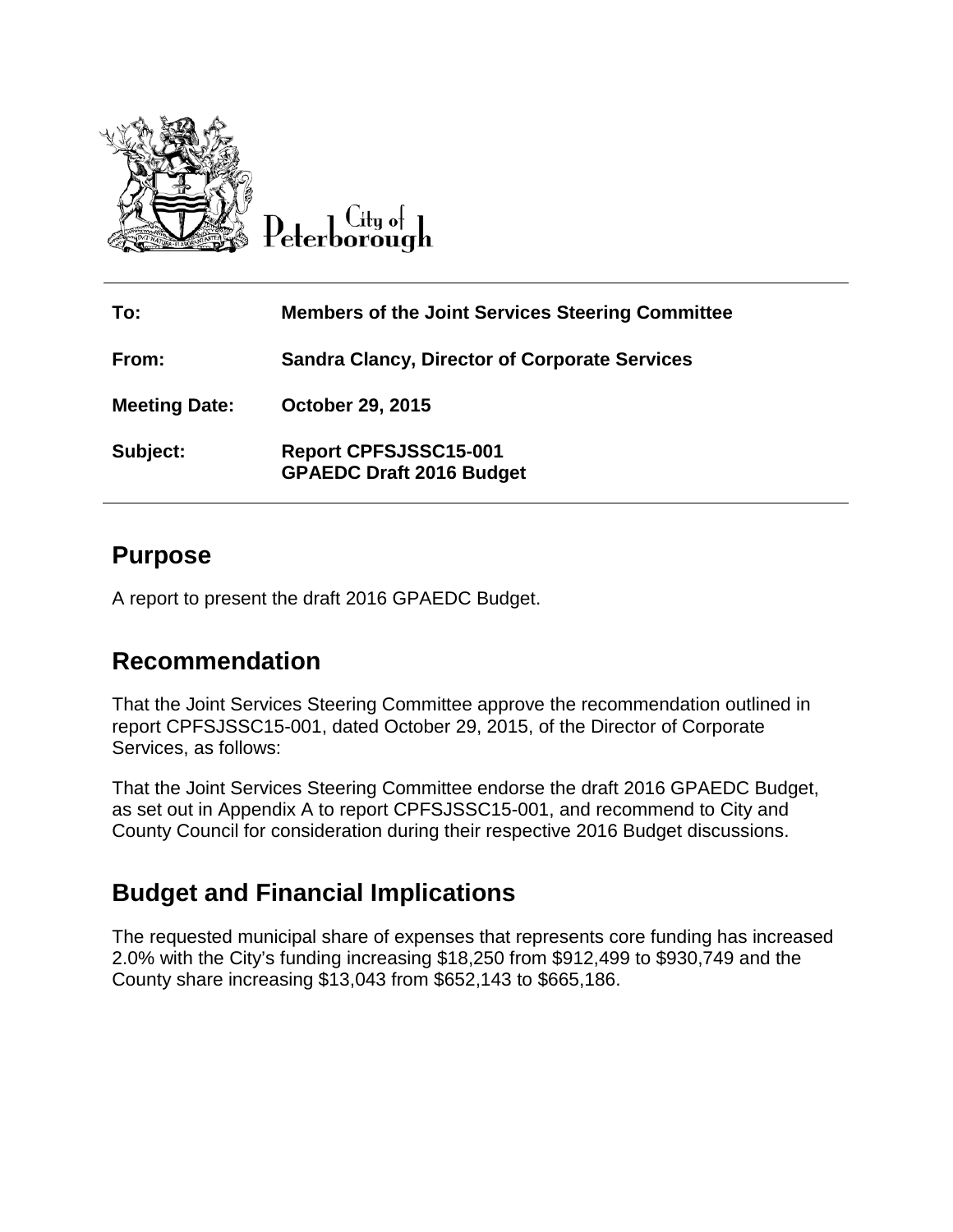Funding requests for Sustainable Peterborough are in the amount of \$40,000 from the City and \$35,000 from the County. The amount of \$100,000 for Airport Marketing, on behalf of the City, remains at 2015 levels.

Section 5.02a of the 2012 agreement between the City, County and GPAEDC stipulates that "For the term of this agreement, the City and the County agree to provide funding to GPAEDC to undertake Core Economic Development Activities as set out in Appendix A that is at least equal to the approved 2012 budget, increased by at least the increase in the National Consumer Price Index for the previous year."

## **Background**

GPAEDC staff will be available at the October 29, 2015 Joint Services Steering Committee to answer questions the Committee members may have.

Submitted by,

Sandra Clancy Director of Corporate Services

Contact Person

Sandra Clancy Director of Corporate Services Phone: 705-742-7777 Ext 1863 Toll Free: 1-855-738-3755 Fax: 705-876-4607 E-mail: [sclancy@peterborough.ca](mailto:sclancy@peterborough.ca)

Attachments: Appendix A - Draft 2016 Budget for the GPAEDC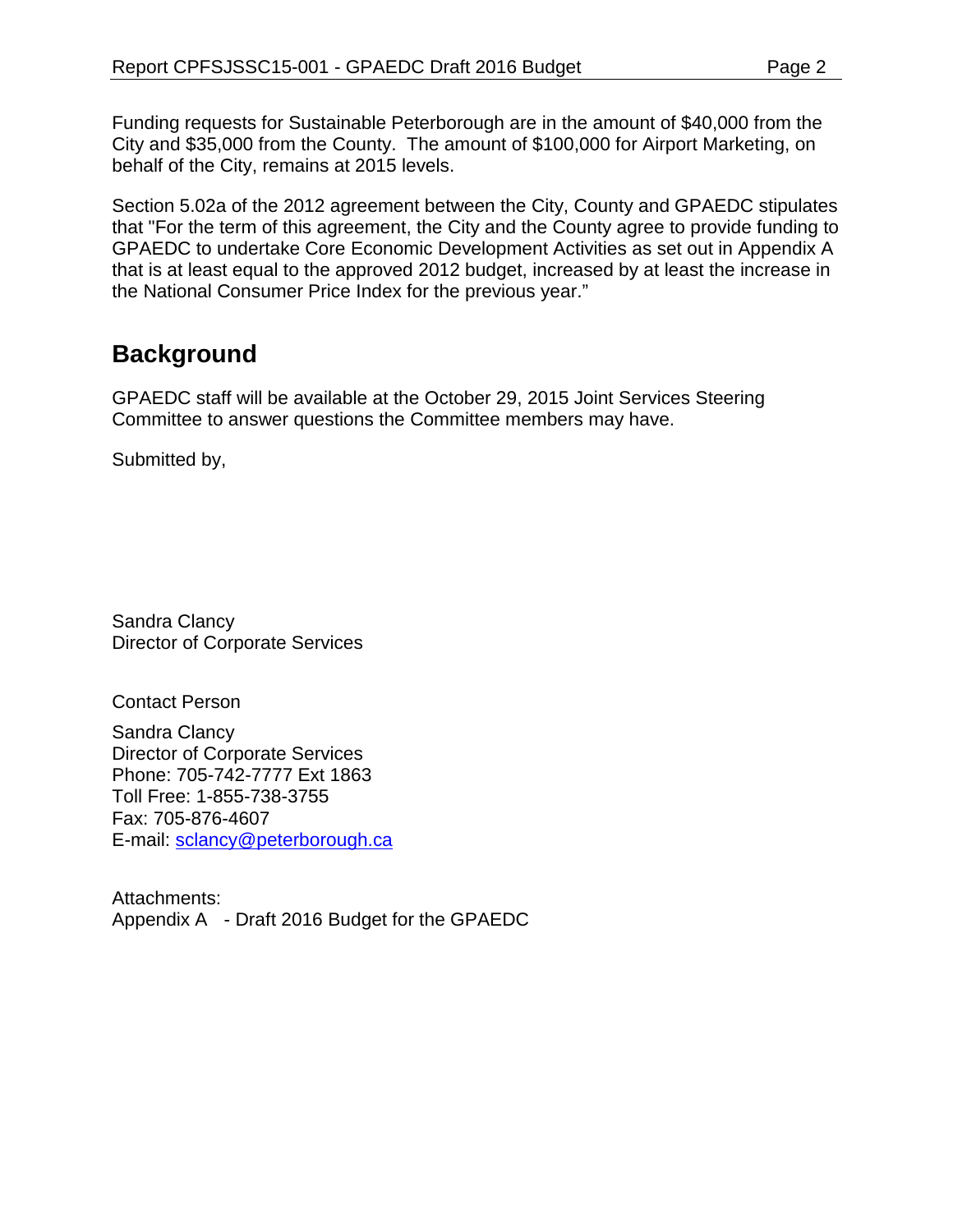### **Appendix A**

Draft 2016 Budget for the GPAEDC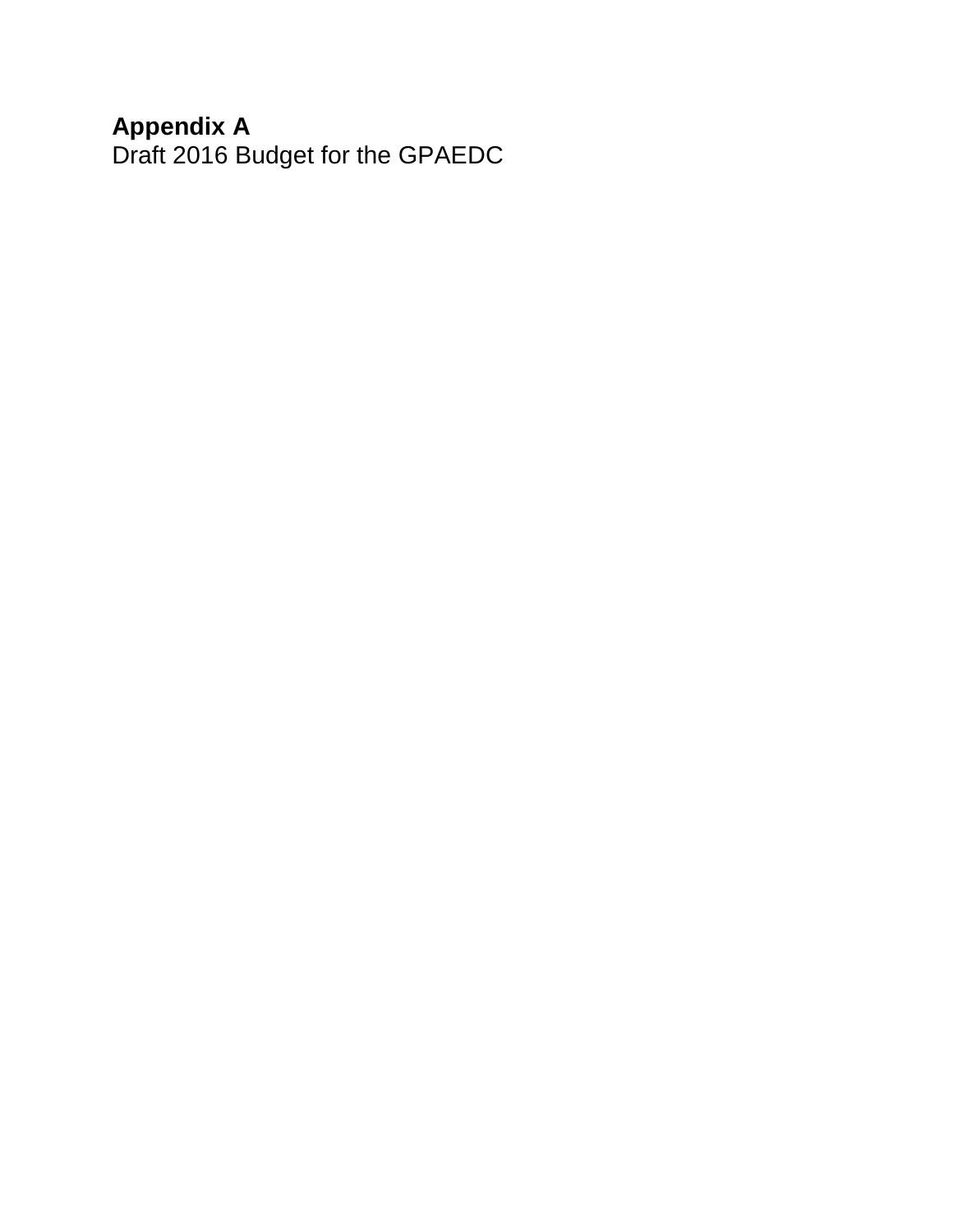# **GPA EDC - 2016 Budget**

|                                        | 2015<br><b>Forecast</b> | 2016 Budget | % 2016<br><b>Budget</b> |
|----------------------------------------|-------------------------|-------------|-------------------------|
| <b>REVENUE</b>                         |                         |             |                         |
| <b>CORE FUNDING</b>                    |                         |             |                         |
| City of Peterborough                   | 912,499                 | 930,749     |                         |
| County of Peterborough                 | 652,143                 | 665,186     |                         |
|                                        | 1,564,642               | 1,595,935   | 71%                     |
| <b>JSC APPENDIX C REQUESTS</b>         |                         |             |                         |
| Airport Marketing (City)               | 115,000                 | 100,000     |                         |
| <b>SPECIAL JSC FUNDING RECEIVED</b>    |                         |             |                         |
| Sustainable Peterborough (see note)    | 83,763                  | 75,000      |                         |
| Climate Change Project (City)          | 22,000                  | 22,500      |                         |
| TMAC Conference (see note)             | 75,000                  |             |                         |
|                                        | 295,763                 | 197,500     | 9%                      |
| <b>TOTAL CITY &amp; COUNTY</b>         | 1,860,405               | 1,793,435   | 80%                     |
| <b>OTHER SOURCES OF REVENUE</b>        |                         |             |                         |
| <b>Business Development (EODP)</b>     | 39,360                  | 14,850      |                         |
| Tourism - TMAC, Summer Students        | 19,092                  |             |                         |
| Admin (Cda Jobs Grant)                 | 1,643                   | 5,000       |                         |
| Climate Change Project (FCM)           | 87,500                  | 52,500      |                         |
| <b>Federal</b>                         | 147,595                 | 72,350      | 3%                      |
| <b>Business Advisory Centre (MEDT)</b> | 158,867                 | 151,000     |                         |
| Tourism - TMAC, Summer Students        | 72,875                  | 5,000       |                         |
| Admin (RED)                            | 10,750                  |             |                         |
| Climate Change Project (OTF)           | 75,000                  | 75,000      |                         |
| <b>Provincial</b>                      | 317,492                 | 231,000     | 10%                     |
| <b>Private Sector</b>                  | 212,301                 | 145,100     | 7%                      |
|                                        | 2,537,793               | 2,241,885   | 100%                    |
| <b>Total Revenue</b>                   |                         |             |                         |
| <b>EXPENSES</b>                        |                         |             |                         |
| <b>Business Development</b>            | 1,253,510               | 1,180,757   | 53%                     |
| Tourism                                | 831,792                 | 579,231     | 26%                     |
| Facilities & Administration            | 463,550                 | 481,897     | 21%                     |
| <b>Total Expenses</b>                  | 2,548,852               | 2,241,885   | 100%                    |
|                                        |                         |             |                         |
| <b>Total Surplus/(Deficit)</b>         | (11,058)                | $\mathbf 0$ |                         |